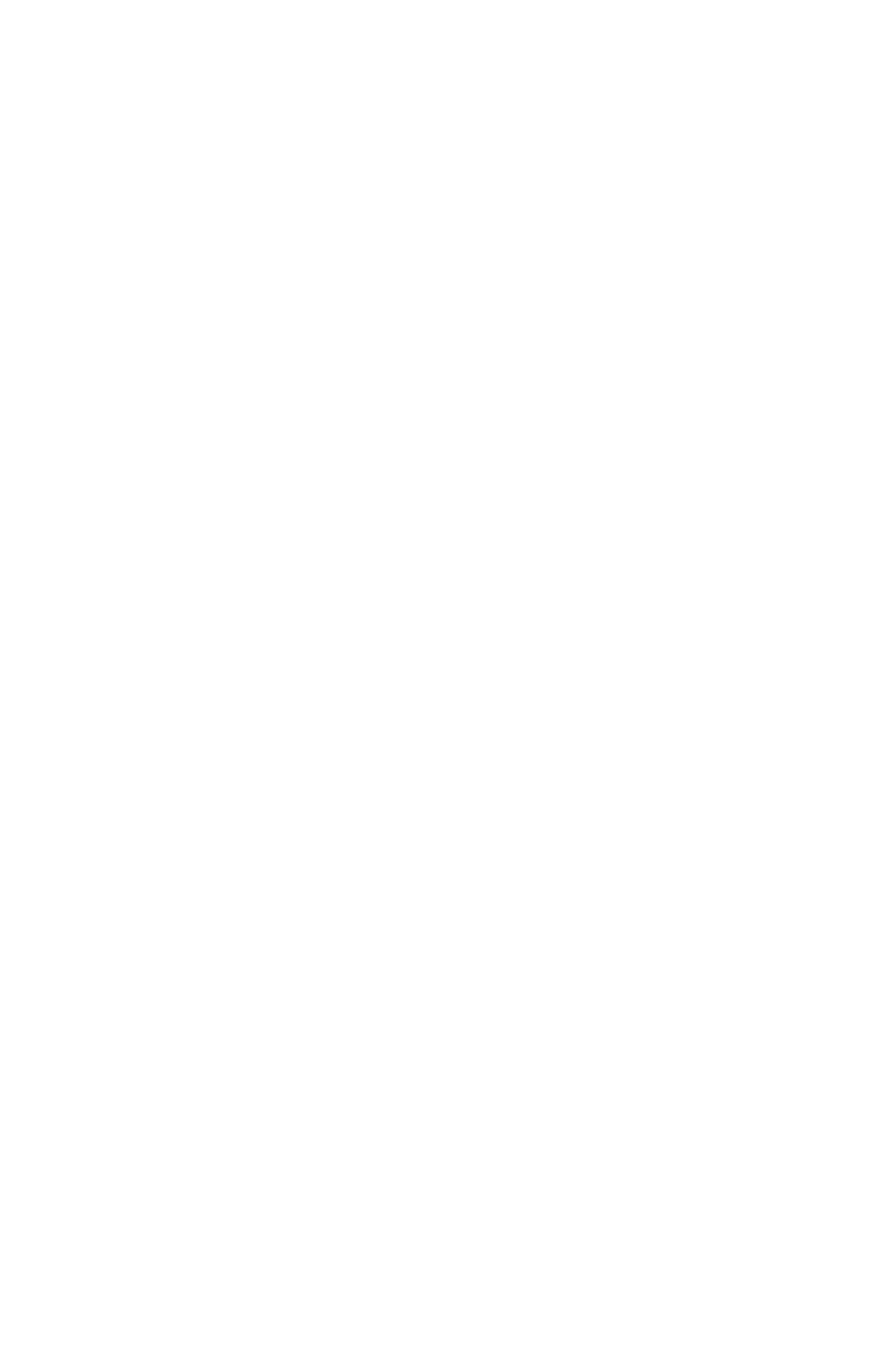The Extra-Loud Extension Bell is designed to operate on Australian standard ring signals and operates correctly with a ring-frequency between 13 and 30Hz. Some PABX or CSS systems may provide a ring that is not ideally suited to this unit. The alarm has a REN of 2.8.

The unit is designed to be either wall-mounted or placed on a suitable surface such as a table, a shelf or a desk.



Rubber feet are provided to protect even the most valuable and delicate types of antique furniture surfaces.





A sliding volume adjustment control is provided on the bottom of the unit to adjust the loudness of the alarm's ring.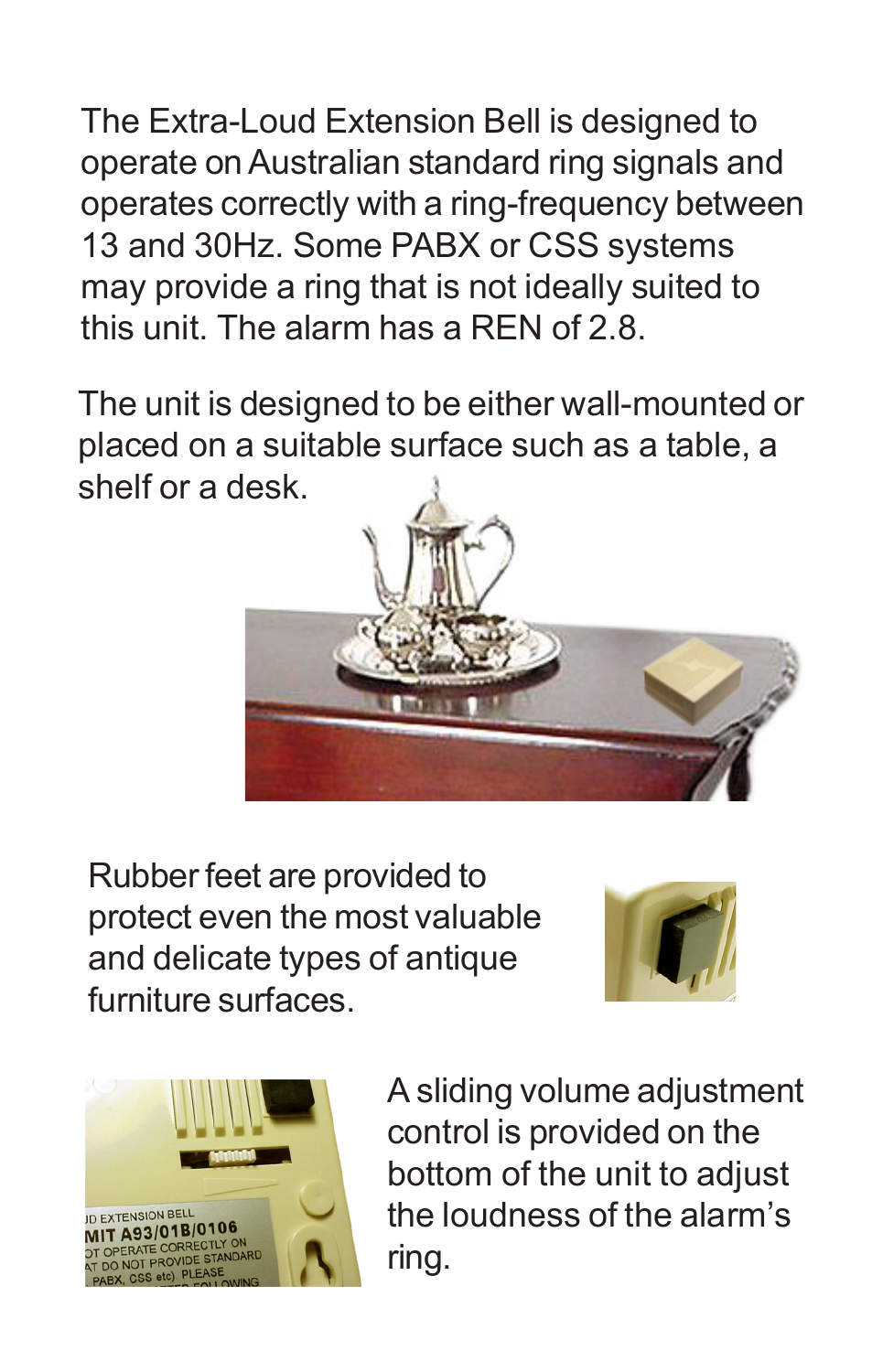# **WALL MOUNTING (stage 1)**

The alarm can be wall mounted by using the supplied bracket.

Screw the bracket to a suitable surface using the two wood screws provided.



Mounting holes (if required) should be drilled 36mm apart.

> **NOTE:** Complete all cabling and perform the volume adjustment (see pages 5 & 6) before attaching the alarm to the bracket.

**TABLE, SHELF, OR DESK MOUNTING** Simply place the alarm in a suitable position on a suitable surface .

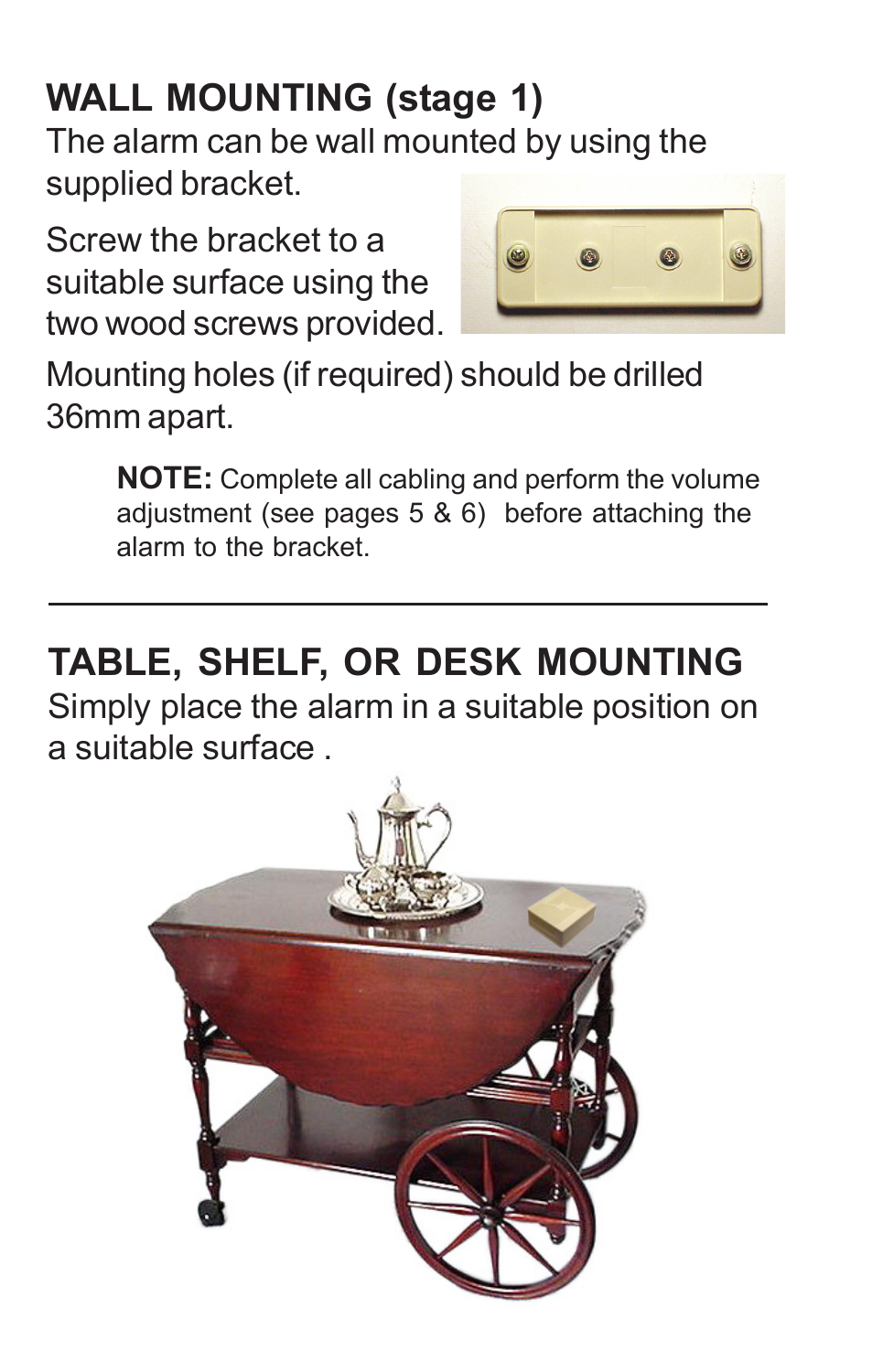## **CONNECTING THE ALARM WIRING**

There are two RJ sockets on one side of the alarm unit that are used to wire the alarm in parallel across the telephone's circuit. (Note 1)

### **Step 1.**

Take the cord supplied with the alarm and insert one end into the RIGHT-HAND SIDE RJ socket on the alarm.

Unplug the telephone's line-cord from it's wall-socket and plug the other end of the supplied lead into the telephone's wallsocket (the one that you've just removed the telephone's line- cord from).

#### **Step 2.**

Plug the telephone's line-cord (that you've just removed from the wall-socket) into the LEFT-HAND RJ socket on the alarm.



**NOTE 1:** (For the technically-competent only) Since the two RJ sockets are wired in parallel, it doesn't matter which socket the "line" or the "phone" are plugged into.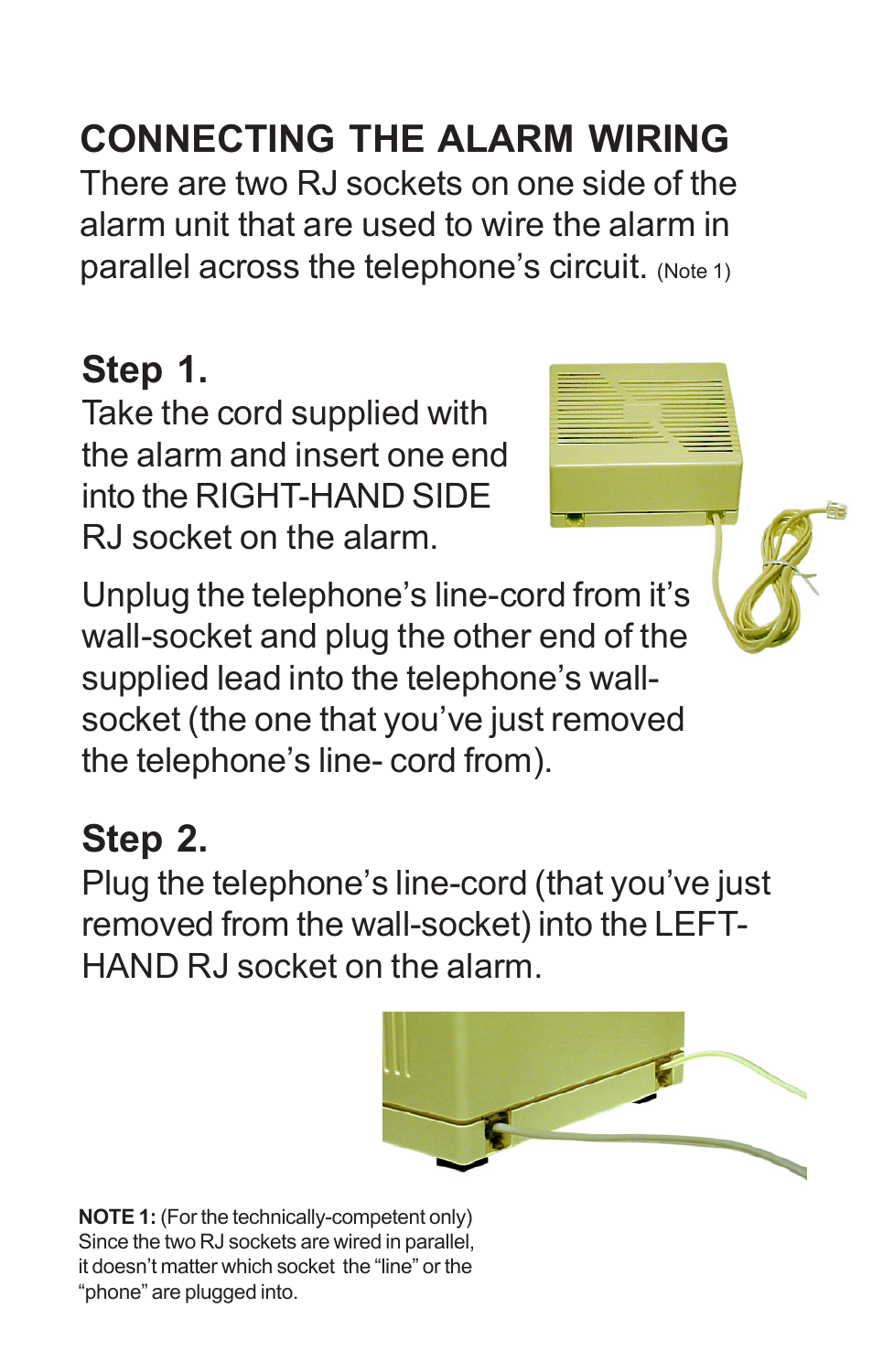## **ADJUSTING THE VOLUME**

Whilst an incoming ring is being received, adjust the slide control on the base of the alarm to provde the amount of ring-loudness required.